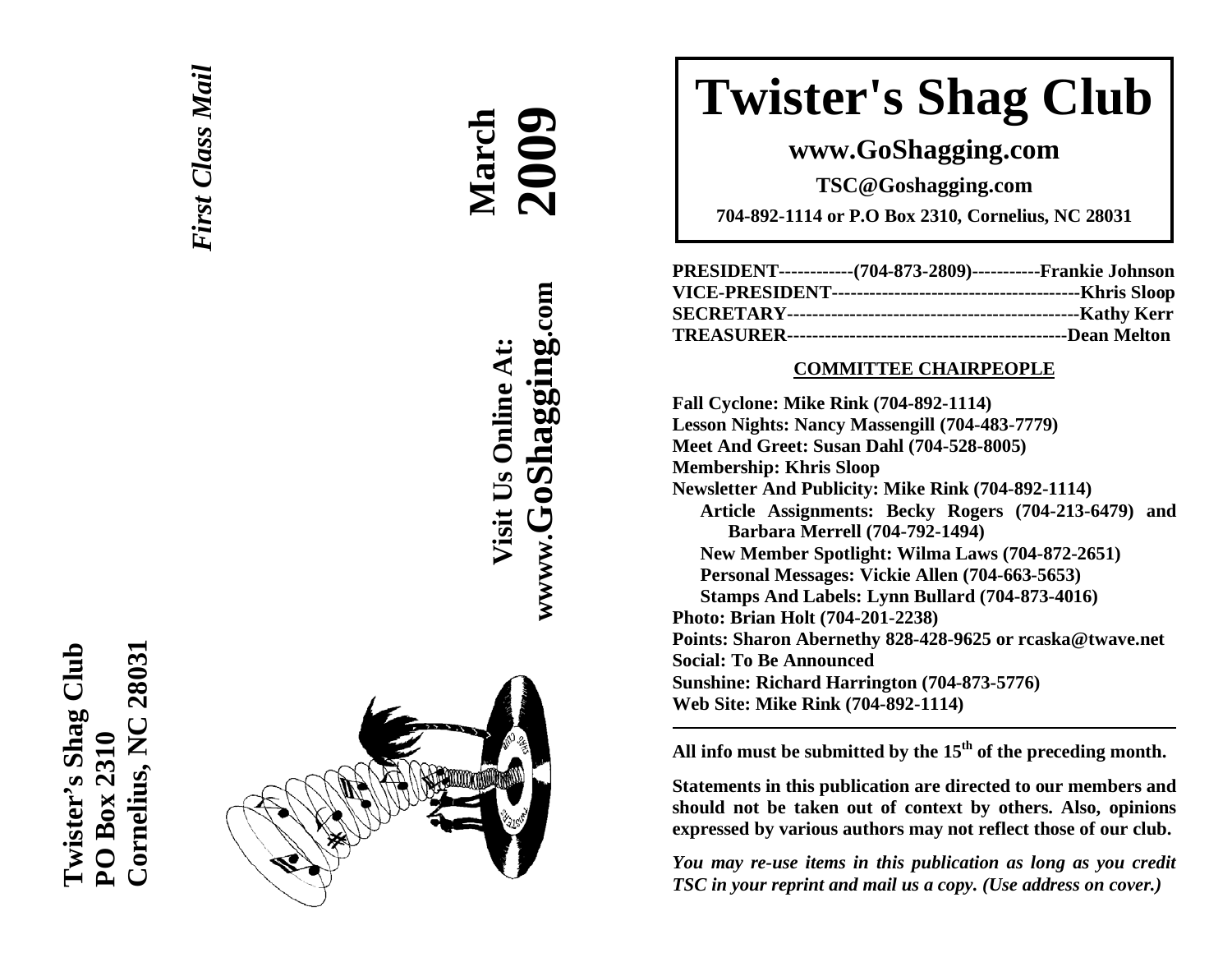## **The President's Letter**

Dear Fun Bunch,

I can hardly believe a year has passed since I became president of the greatest shag club in the Association. Oh what a year!

If you have never been an officer in a very active social club, you may not realize the amount of work these faithful people perform. Diane made sure our new members were welcomed and properly introduced to the club. We don't make this job easy when we occasionally forget to give her applications until five minutes before the meeting begins! Kathy made sure our meetings were documented correctly even when we all decided to speak at once. What can I say about Kay? I believe her briefcase is permanently affixed to her hand. She kept up with our money and she sold SOS Cards, Cyclone Tickets, memberships and other tickets any time, any place. Thank you ladies for your hard work!

I also want to thank Kathy Thompson for her support and guidance. Taking on a job like this is not as hard when you have someone with Kathy's experience guiding you. Thank you Dean and Malcolm for keeping us straight during meetings. I can't leave out our committee Chairpeople. Brian, Dean, Nancy and Mike made our events and other efforts happen. Many thanks to Chuck, Sandra, Tom and Dennis for teaching shag lessons. Last but not least, thank you to all the members of Twister's Shag Club that make this club a wonderful organization.

What am I most proud of? Two things immediately come to mind. First, the Cyclone was selected as the Shag Club Event of the Year.

I will be the first to admit, I did very little toward this accomplishment. Those of you that have worked over the years to make Cyclone what it is today deserve all the credit for this award. It has taken years of continuous improvement and the willingness of each member to work very hard to bring the Cyclone to this level. Thank you!

The second thing I am proud of is that we haven't forgotten our purpose "To preserve and promote beach music and shag dancing".

In the past year, we taught 400 people to shag. Some were beginners, others came to learn new steps but you had a part in keeping our dance alive. Thank you to everyone that helped with dance lessons.

Thank you for supporting me and for giving me the opportunity to serve you again during 2009. We will have challenges. But we will work together to pull thorough. Welcome the new 2009 Officers:

Khris Sloop – Vice President Kathy Kerr – Secretary Dean Melton – Treasurer.

See ya on the dance floor.

Frankie

## **Monthly Group Trip**

By Mike Rink

A couple years ago Walter Smith got members going on regular "posse trips". They turned out to be very successful and everyone had a great time. Now we're ready to start doing group trips, again!

In February a group of TSC Members visited the Burlington Shag Club for their Meals on Wheels Benefit Party. We had fun and our members (collectively) won over \$500 in the  $\frac{1}{2}$  and  $\frac{1}{2}$  raffle.

This month we will visit the Lake Hickory Shag Club at their VFW (1615  $12<sup>th</sup>$  St Dr NW) on March 14. This will be a benefit to help provide living expenses for long-time shagger Joan Powell who will have to live out-of-town for an extended time while getting a lung transplant. DJ's are Clyde Waller and Norman Mills.

Call Sharon Abernethy (828-428-9625) for more info on our plans.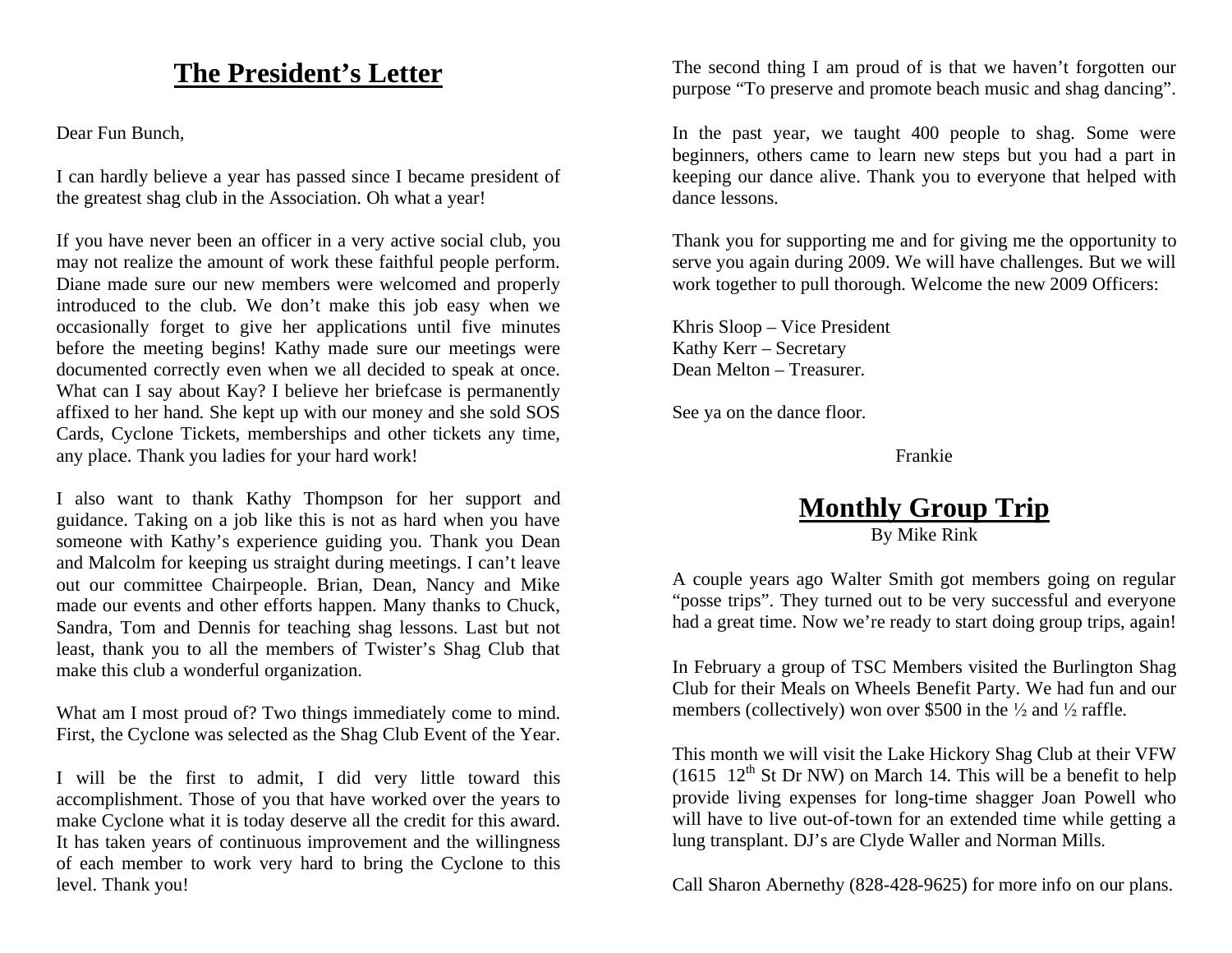

## St. Patrick's Day Shag Party

Saturday, March 14, 2009 At the VFW in Hickory 1615 12th Street Dr NW  $(828)$  328-8281 8:00 until Midnight

 $\mathbf{D}.\mathbf{I}'\mathbf{s}$ **Clyde "The Glide" Waller** Norman "Smooth Moves" Mills

Fundraiser for: "Joan Baby" Powell Come and Help A Fellow Shagger & A Great Lady

> Donations of \$5 or more Accepted at the door (\$10 if you don't have something green in your attire)

If you cannot attend but would like to send a donation... Make check pavable to Joan Powell For: Lung Transplant Fund

> c/o Frank & Lynda Harmon 324 North Mulberry Street Statesville, NC 28677

Hosts: Frank & Lynda Harmon & Ann Sigmon

fharmon@equitycp.com or 704-883-0060 / amsigmon@charter.net or 828-324-6122

## **Shag Club Meeting News**

Our next meeting will be Tuesday, March  $3<sup>rd</sup>$  at Fat Boys Restaurant (I-77, exit 36) in Mooresville. The business meeting begins at 8:00pm. Members are encouraged to come early and enjoy the buffet.

## **March Dance Lessons**

As we go to press, we are currently planning to start lessons on Tuesday night, March  $10^{th}$ .

Because we missed the entire month of February lessons, we will have a special one-month class in March. There will be an abbreviated set of four Beginner I lessons starting at 7:30. This is important as there have been many requests from people in our area who want to learn to shag.

At 8:30 there will be a special class for experienced dancers. That means each of you in our club. The one-month class will include a night of lead-follow instruction, some brush up on steps you know but can improve on, and much more. We currently plan to have multiple instructors during the month for the different classes.

More details will be provided on meeting night. But for now, plan to be there on the  $10^{th}$  whether or not you have a partner.

Remember, you can keep up with all of the latest news concerning our lessons and our club on our web site (www.goshagging.com).

## **Instructional Shag Videos**

We are still trying to rebuild our library of instructional videos that members can borrow. Over the years a few of the videos have been misplaced. We have been able to locate a couple already. If you have one of our videos, please bring it to the next meeting. Also, if you have personal copies of instructional shag videos or DVDs that you no longer need, consider donating them to the TSC library.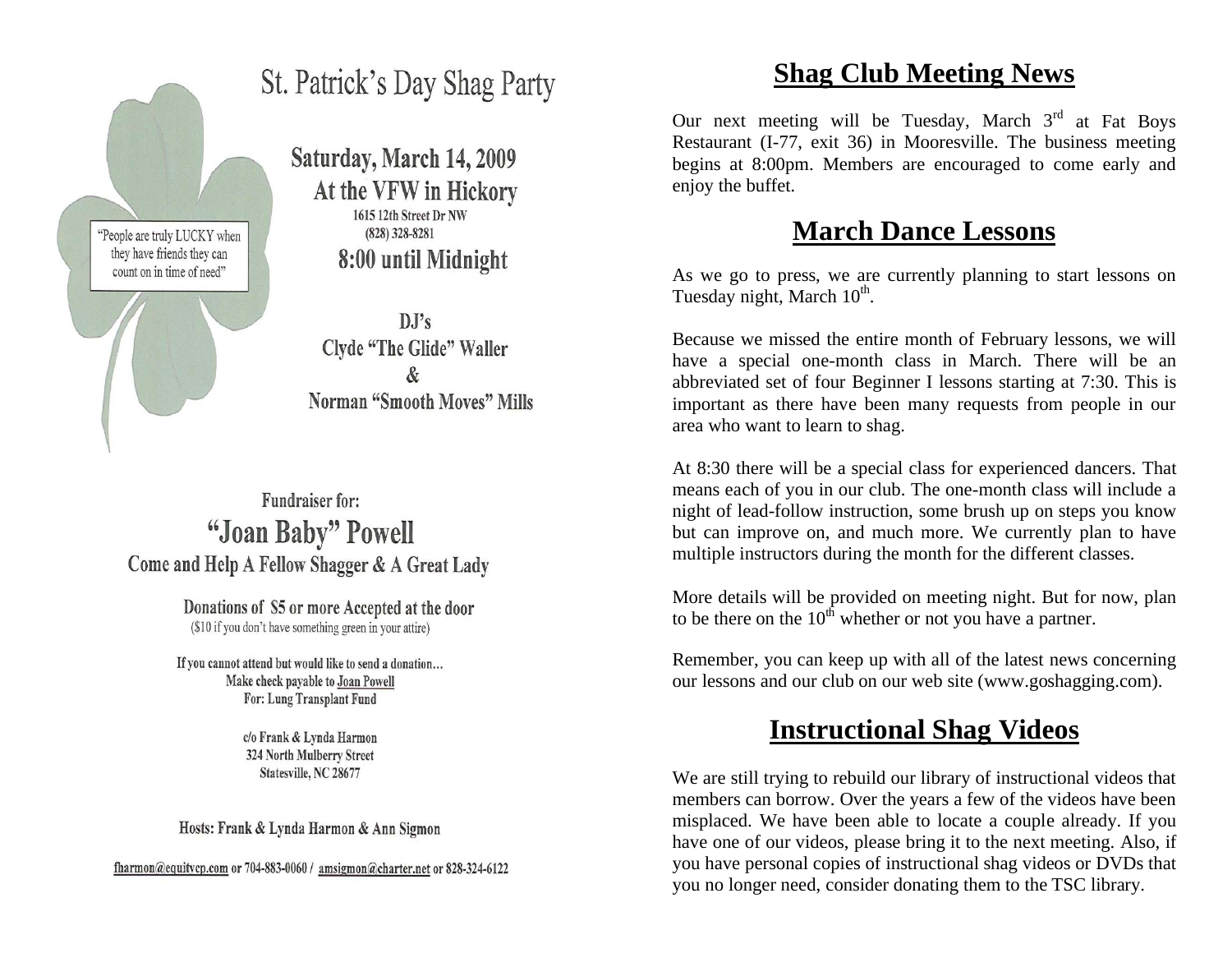## **A New Shagging Icon**

By Frankie Johnson

Each year, the Association of Carolina Shag Clubs recognizes five individuals that have made outstanding contributions within their shag club. Nominees for this award have made significant efforts and contributions to their local shag club and are clearly outstanding members of the shag community. This award has come to be one of the most highly prized awards that a shagger can attain. Individuals are nominated by club presidents. Winners are announced each year at the ACSC Winter Workshop.

Our very own Peggy Cavin was one of the 2009 Icon Award recipients. I had the pleasure of being with Peggy when the Icon Awards were announced. The look on her face was priceless. Peggy did not know she had been nominated and she was overwhelmed with surprise and emotion. Peggy's contributions to our club are too numerous to list on this page. But here are a few:

Vice President – 1995, 1998, 2004 Secretary – 1991, 1992, 1997, 2003 Treasurer – 2004 Social Committee – 1993 Telephone Committee – 1994, 2000 Membership Committee – 1995 Fall Cyclone Signs and Decoration Committee – 1991-2008 Nominating Committee – multiple times Shag Instructor – multiple times

This list does not include all of the "behind the scene" contributions Peggy has made. Peggy is always ready to dance at shag demonstrations. She helps with every newsletter the club publishes. (She has also written over 100 articles for us, many of which have been included in the Carefree Times.) She is a big supporter of Junior Shaggers, too. When people see Peggy, they think Twister's Shag Club.

Please join me in thanking Peggy for all she has done for our club and please congratulate her on this accomplishment.

## **What's Happening In The Shag World**

#### **GoShagging.com Has More Items And Details!**

*Note: Party flyers & club mail can be viewed at monthly meetings.* 

#### **March 3: TSC Monthly Meeting at Fat Boys Restaurant.**

Mar 5-7: DJ Throwdown in North Myrtle Beach hosted by The Association of Beach and Shag Club DJs. Thursday \$10 to hear the Craig Woolard band, Mitch Kashmar, and the Shakers. Friday and Saturday are FREE. Over 70 different DJs playing for each of you throughout the weekend. \$6000 reverse raffle. sbaker4@nc.rr.com.

Mar 14: Monthly Party hosted by Gaston Shaggers. Location: \$6. DJ Frank Price. 704-827-1770 or patsyfuller@carolina.rr.com.

Mar 28: Lancaster Shag Club Monthly Party. \$5. DJ Roy Childress. 803-286-6360 or scdjgene@comporium.net for info.

Mar 28: Green With Envy Party in Morganton hosted by Sandy Beach Shag Club. \$7. 828 438 8906 or rsmorley55@hotmail.com or www.sandybeachshagclub.com.

April 9: Pre-SOS Party hosted by Charlotte Shag Club. 704-510- 1743 or charlotteshagclub.com.

April 9-12: Smoky Mountain Boogie in Pigeon Forge, Tennessee. Hosted by: the Smoky Mountain Shaggers. Contact: Chuck Kryder at 865-680-6686 for more info. Web Address: more info is available at www.smokymountainshaggers.com.

#### **April 10: SOS Kickoff Party hosted by Twister's Shag Club.**

April 11: Pre-SOS Party hosted by Gaston Shaggers. \$6. DJ Farrell Watts. 704-827-1770 or patsyfuller@carolina.rr.com.

#### **April 17-26: Spring SOS at North Myrtle Beach.**

May 15-16: Mountain Boogie Walk hosted by the Beckley Area Shag Club. DJs Ed Timberlake and John Smith. \$55. 304-228- 9938 or cwcline@suddenlink.net for more info.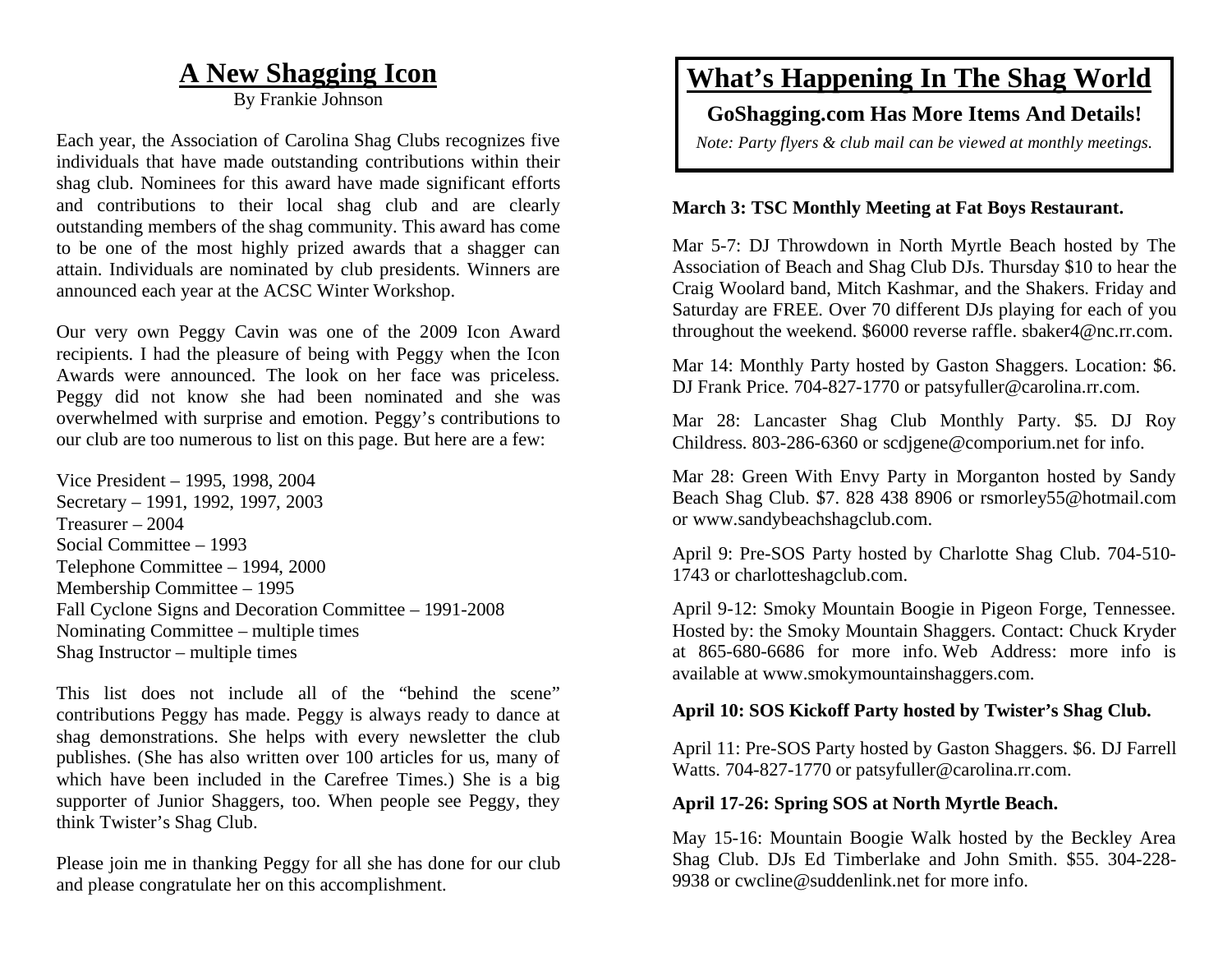May 22-24: Wiggle Giggle hosted byThe Coastal Shag Club. \$65- \$75. DJ Tootie Brown 910-575-0040 coastalshagclub@yahoo.com or www.coastalshagclub.org for more info.

May 15, 16: Annual Mountain Boogie Walk hosted by Beckley Area Shag Club. More details to be announced.

June 20: Lancaster Shag Club's Jivin June Jam. \$25. DJs Gene Sistare and Ray Scott. Free beer, vodka drinks and shooters! Low-Country shrimp boil (or alternate item) scdjgene@comporium.net or 803-286-6360 or www.lancastershagclub.com .

#### **Jul 15-19: Junior SOS in North Myrtle Beach, SC.**

July 24-26 Capital Shag Classic hosted by Northern Virginia Shag Club. \$75-\$85. DJ Jimmy Buffkin 703-971-1618 or donsabs@yahoo.com or www.nvshag.org for more info.

Jul 25: Annual Flashback Party hosted by Charlotte Shag Club. 704-510-1743 or charlotteshagclub.com.

Aug 20-22: Shag Tracks hosted by the Choo Choo Shag Club. \$60- \$65. DJs David Sessoms, Billy Waldrep, Tootie Brown, Mike Hall, Ken Hughes. 423-334-2882 or rmkellar@aol.com for more info.

August 21-22nd Runway Boogie by Beckley Area Shag Club.

#### **Sept 4: Fall SOS Kickoff Party hosted by Twister's Shag Club**

#### **Sept 11-20: Fall SOS at North Myrtle Beach.**

Oct 16-18: Geechee Blast hosted by Charleston Shag Club. \$60. DJs Dick Hamrick, Gary Gibson, Jason Cagle, Betty Brown, Walter Upchurch. 843-572-9994 or email elupchurch@comcast.net or www.charlestonshagclub.com

Oct 23-24: Fall Bash hosted by the Mountain Empire Shag Society. \$45. DJs Larry Calhoun and Ed Timberlake. mess vicepresident@yahoo.com or 423-245-6142 or www.messdance.com for more info.

#### **Nov 6-8: Fall Cyclone Party hosted by Twister's Shag Club.**

**Dec 31: New Year's Eve Party hosted by Twister's Shag Club.** 

## **This Month's Birthdays**

| 03/03 | Mike Warren            | 03/19 |
|-------|------------------------|-------|
| 03/03 | Joyce Anderson         | 03/21 |
| 03/04 | Georgia Abernethy      | 03/22 |
| 03/04 | Linda Hightower        | 03/26 |
| 03/08 | Joanne Sloop           | 03/26 |
| 03/08 | <b>Margaret Hutson</b> | 03/30 |
| 03/12 | Pete Riley             | 03/30 |
| 03/15 | Norma Wiles            | 03/31 |
| 03/17 |                        |       |
|       |                        |       |

#### **Next Month's Birthdays**

| 04/18<br>Rees Brody     |
|-------------------------|
| 04/19<br>Allen Brown    |
| 04/22<br>Linda Waugh    |
| 04/23<br>Raymond Clark  |
| 04/26<br>Rick Thompson  |
| 04/29<br>Georgia Howell |
|                         |

### **Condo For Rent At North Myrtle Beach**

*Save Big Renting Directly From A TSC Member/Owner!* 

**Nice 2 bedroom, 2 bath unit. Sleeps 6. Front & rear decks. Non-Smoking unit with 3 TV's, 3 DVD players, VCR, wireless internet, outside jacuzzi, pool and much more. This unit is on the 1St Floor, one block from the water.** 

**Email pnc8701@aol.com to see photos, rates and availability, or afternoons & evenings call 704-827-4055.** 

**My sister & brother-in-law want to rent a room at SOS April 18-23. Got one? Call me. 704-892-1565. Ellen Kidda.** 

**I need someone to do data entry accurately and inexpensively, and someone to install some software and fix a few issues. I live in Terrell. Sandi Shear. 828-228-4016**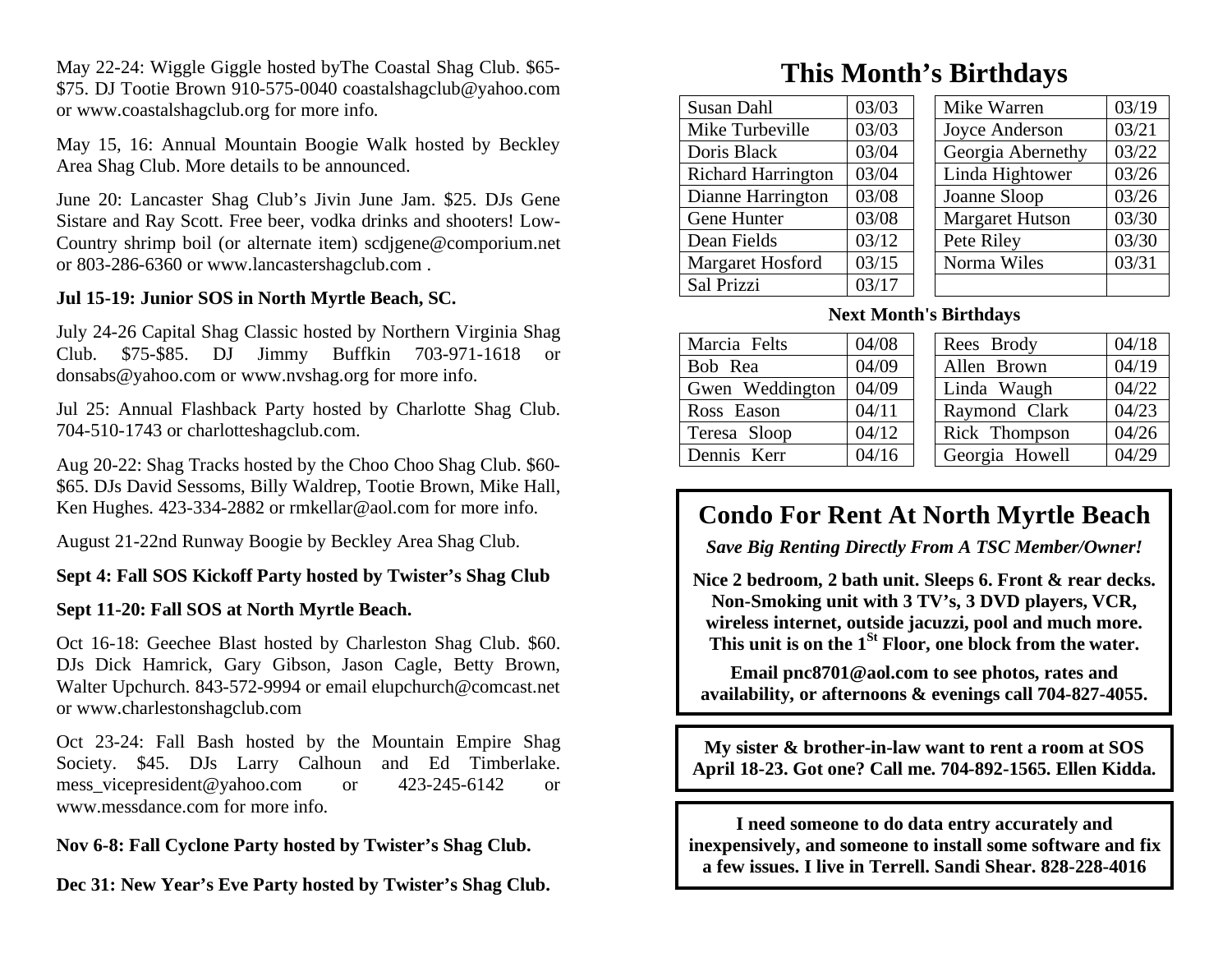## **We're Listening To Your Feedback**

Results of the Member Survey were complied and distributed to the 2009 board. We will use the survey results to help us plan activities and improve TSC. Here is a brief recap of the results:

- •Forty-nine members completed the survey
- •On average, you go to local shag events 4 times a month.
- • Almost all of you stated that you would ban smoking if you owned your own shag lounge.
- • You listed 24 different DJs as some of your favorites. Fast Eddie, Mike Rink, Eddie Teeter, Clyde Waller and Ferrell Watts were some of your *local* favorites.
- Seventy-one percent of those answering the survey have participated in the free shag and line dance lessons provided for our members.
- Your most favorite events are our New Years Eve Party, SOS Tea Parties and our Frozen Fantasy Party.
- New events you suggested included:
	- <sup>o</sup> A summer party with a shuttle and hotel package.
	- <sup>o</sup> A "long weekend" beach party in summer or 3-5 day cruise.
	- <sup>o</sup> Junior Shag Lessons
	- <sup>o</sup> Ladies day at the SOS Golf Outing
	- <sup>o</sup> Winery Trip
- •You usually stay at the beach three days during Mid-Winter
- •You usually stay at the beach six days during Spring SOS.
- •You usually stay at the beach seven days during Fall SOS.
- • Sixty-three percent of you think we have the "right number" of club events at SOS.
- • You listed the following annual parties as examples of events sponsored by other shag clubs that you attend:
	- <sup>o</sup> Augusta Classic
	- <sup>o</sup> Burlington Meals on Wheels
	- <sup>o</sup> Charlotte Shag Club Flashback Party
	- <sup>o</sup> Geechee Blast
	- <sup>o</sup> PSA Vinyl Party
	- <sup>o</sup> Shaggn' On the Boulevard, Charleston WV
	- <sup>o</sup> Southern Comfort
	- <sup>o</sup> Statesville Sizzler
	- <sup>o</sup> Winston-Salem 50's Party

## **Super Bowl 2009 Party**

By Peggy Cavin

Nancy and Rees Brody was a excellent hosts for this year's Super Bowl Party. They were gracious enough to open their beautiful Lake Norman home to 20+ Twisters members and guests with lots of appetizers and desserts. The early birds that arrived had plenty of time to taste the great selection of food spread out over Nancy's huge, U-shaped granite countertop. As new appetizers were brought in, the tasting continued. Minutes before game time, Nancy's had huge pots of beef chili along with her white chili that were piping hot for everyone to enjoy.

At 6:28 P.M. the magical moment arrived and each of us had settled in to our cozy spots either downstairs, upstairs in the living area or even in the great kitchen where there was a flat screen TV for those who didn't want to stray too far from the food items. We chose a spot downstairs with at least 10 other Cardinal fans and one lone Steelers fan. Needless to say, it started out as an exciting game. The final moments were sort of a let down, but the "lone Steeler" fan jumped and hollered as if he were 10 people. We all looked on in disbelief as the football was caught and we lost the game on the last play. Much to our dismay, both feet were in bounds even on the replay.

There was a little bit of amusement as the end of second quarter rolled around. Everyone had those funny 3-D glasses on their faces. Was this going to work on those commercials? It was a funny sight as I looked around to see everyone like children at a 3- D afternoon matinee many, many years ago. I brought mine home and did go on the internet and watched the 3-D commercials again. They indeed looked much better than they had during the game. Thanks go to Nancy and Margaret for acquiring enough glasses for the whole crew that night.

There was also the usual Twister Super Bowl Football pool which everyone looks forward to each year. The big winners were: Peggy C.  $1^{st}$  quarter, Nancy B.  $2^{nd}$  quarter, Nancy B.  $3^{rd}$  quarter and Jeff F. for Final score. Congratulations folks!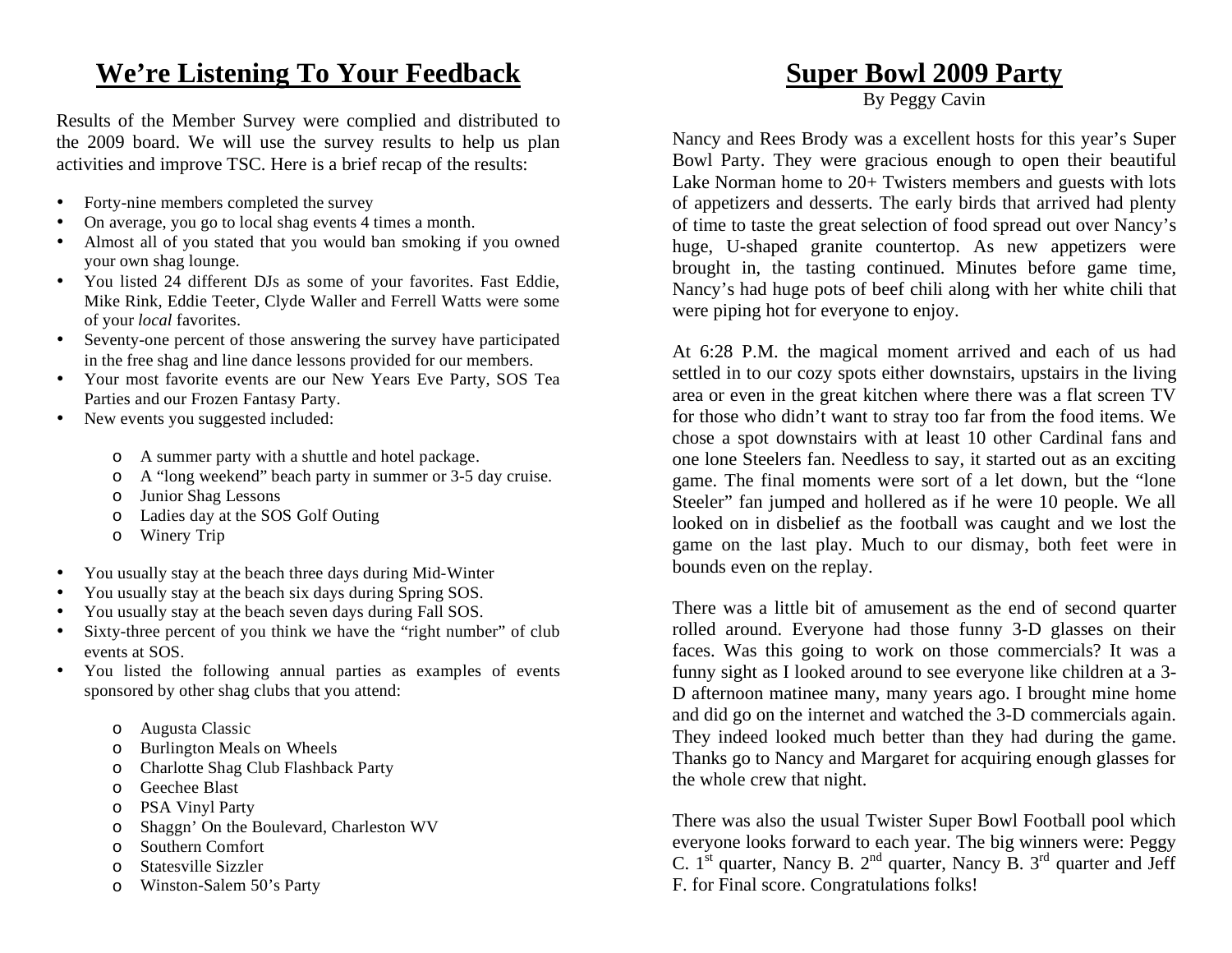After the game ended and everyone began to leave, I saw several people leaving with a bowl of Nancy's great chili. Hope she will publish her recipes in our next newsletter. I, for one, would love to have them. If you didn't make the party, too bad for you. You missed another great Twister's member get-together.

We'd like to thank Nancy and Rees Brody for their great hospitality. We'd also like to thank "Ringo" for being the official greeter and kiss-giver throughout the game.

#### **Nothing Going On** By Pat Bouknight

Well what can we talk about this month? What is going on in your shag world? Where have you been dancing while Hideaway has been closed? I don't know about you but we have been nowhere dancing! You would think that this would be the perfect time to check out all those other great clubs since our club's place is closed. Nope, we didn't go to any new place to talk about.

My point is that our newsletter editor needs our help with articles for our next month's newsletter. I don't have anything or anyone to talk about this month. I don't have a recipe to submit and I'm not in the medical field to talk about my aches and pains. I can talk about accounting. But we all want to forget about the April  $15<sup>th</sup>$ deadline. Gee I wish I had something to talk about. It doesn't take much to catch your interest in a no nonsense article.

I love to read all the different articles from our members. Everyone has a new and different experience wherever they go dancing. It would be an interesting article to write about how you feel on Saturday morning or afternoon after a late night out dancing. That would totally depend on if you were the driver or the drinker the night before. You could loose the whole next day just by blowing it out the night before. Most of us have been there sometime in the past. So come on members, think of something to write about.

Send in those articles. We all want to hear what you have been doing this month without our shag club home being open to enjoy.

## **Help To Avoid The Crud At The Beach**

By Janice Musgrove

I don't usually endorse a product. I also don't want to usurp "Queenie's" medical information. But I have found a way to help keep sinuses clear and help prevent the problems many of us experience at the beach. Problems occur because of allergens, pollen, dust, bacteria, smoke and other things. They can be washed away before they can cause a problem.

When my daughter was a baby her doctor told me to do a rinse with salt water by cupping my hand and sucking the water up my nose. I called this the "dreaded saltwater treatment" but it did help. I hated it so much I only started doing it when I was very congested. I found an improved method called the neti pot a year ago. Using the neti pot made the process much easier. Now I have found an even better product that is so much better that I call it my "miracle saltwater treatment".

The product is Neilmed Sinus Rinse. The web site neilmed.com explains how it works and even give you a rebate. The Neilmed Sinus Rinse is available at at Walmart, CVS, Walgreens and other drugstores. (They even make a small size for children.) Trust me, this is so much better than the neti pot and other saline sprays that I just had to let you know about it before we go to SOS.